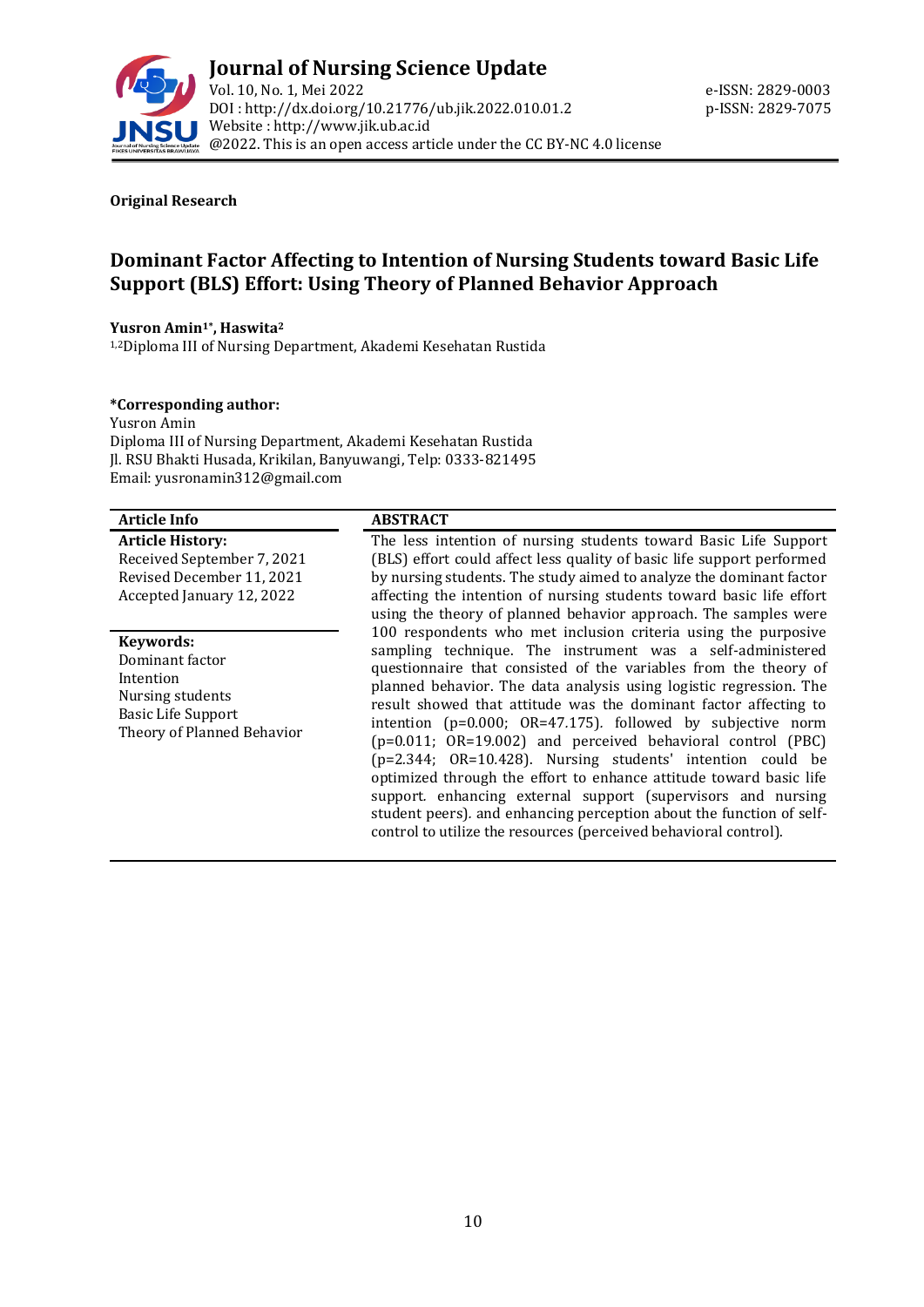

**Journal of Nursing Science Update** Vol. 10, No. 1, Mei 2022 e-ISSN: 2829-0003 DOI : [http://dx.doi.org/10.21776/ub.jik.2022.010.01.2](http://dx.doi.org/10.21776/ub.jik.2022.010.01) p-ISSN: 2829-7075 Website : http:/[/www.jik.ub.ac.id](http://www.jik.ub.ac.id/) @2022. This is an open access article under the CC BY-NC 4.0 license

#### **Introduction**

Basic life support was an effort to identify and give primary emergency intervention in cardiac arrest cases through giving chest compression and ventilation (Link *et al*., 2011). El Sayed *et al*. (2017) proved that early recognition and immediate intervention in cardiac arrest through emergency medical services (EMS) activation, early CPR with Automatic Electrical Discharge (AED) could give optimum outcomes and prevent death because of cardiac arrest. Chockalingam & Wilde (2014) also proves that BLS efforts, including high-quality CPR could prevent deaths related to cardiac arrest.

The health worker team was an essential part of reducing mortality due to cardiac arrest through basic life support efforts (Perkins *et al*., 2015). Nurses, including nursing students who have been equipped with Basic Life Support skills, are expected to optimally provide BLS efforts when dealing with emergency patient conditions in hospitals and communities (Kardong-Edgren *et al*., 2010). The depth of ventilation and chest compressions were indicators of the quality of basic life support. They were the main factors supporting the optimum outcome of basic life support recommended by the American Heart Association (AHA) (Neumar *et al*., 2015).

Nursing students' intention toward basic life support efforts was the main component that determines the optimum outcome of BLS performed by nursing students. Ajzen (2012) through the theory of planned behavior, explained that person's intention toward the behavior was the main factor that determine a person's decision to perform the behavior. This theory assumed that a person would perform behavior if they have any intention to perform that. A person's intentions are influenced by three factors that consisted of attitude (attitude toward behavior), subjective norm (supported from external factors), and perceived behavioral control (perception of self-control towards external support) (Ajzen, 2012).

The Theory of Planned Behavior (TPB) was widely used in health studies, especially to identify the behavior of health workers (Hoffman *et al*., 2013). This theory was also

used in the emergency nursing scope. Panchal *et al*. (2015) used TPB to predict the intention of health workers toward CPR practice. Magid, Ranney, & Risica (2019) also used the TPB to determine nursing students' intentions related to CPR practice and analyze the dominant factors influencing the intention. Based on the above background, researchers intended to use the theory of planned behavior to analyze the dominant factors that influence nursing students' intention toward basic life support efforts.

## **Method**

This study used was correlative design with a cross-sectional approach. The researchers aimed to analyze the correlation between independent variables (attitude, subjective norm, and perceived behavioral control) with the dependent variable (nursing students' intention toward basic life support) and analyze the dominant factors affecting the intention. Data collection regarding independent variables with dependent variables was conducted at one time on each respondent.

The sample was 100 respondents who met the inclusion criteria that had passed from the basic life support subject in the fourth semester and were willing as respondents. The sampling method used was purposive sampling. This sampling method enables the researchers to consider the candidate of respondents based on the condition of the place and timing of the study. This study was conducted at the Akademi Kesehatan Rustida Banyuwangi from March to May 2020.

The instrument was a self-administered questionnaire derived from the theory of planned behavior: attitude, subjective norm, and perceived behavioral control (PBC). The attitude consists of two indicators including behavioral belief and outcome evaluation. The subjective norm consists of two indicators including normative belief and motivation to comply. The perceived behavioral control (PBC) consists of two indicators: self-efficacy and power of control factors. Last the intention of nursing students toward basic life support efforts. The questionnaire used alternative answer choices (Likert scale) with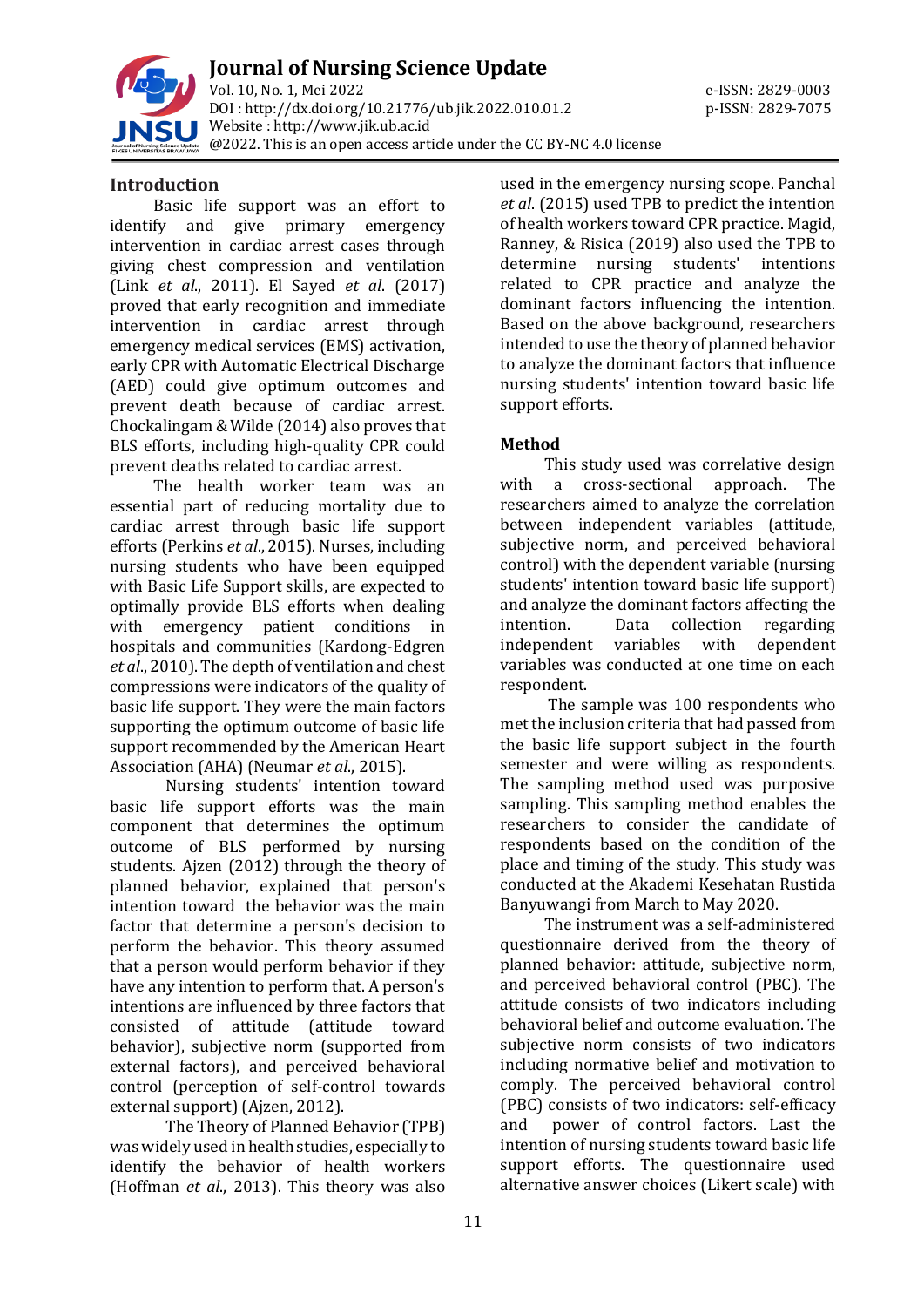

scale categories were 1=strongly disagree, 2=disagree, 3=agree, 4=strongly agree. The instrument has passed the validity and reliability test (Cronbach alpha value = 0.918).

The data analysis technique used SPSS 16. We divided into three steps: descriptive test to identify the demography feature of each variable using destributive frequency test, correlative test to analyze the correlation between independent with dependent variable using rank spearman test, and logistic regression test to determine the dominant factor influencing the intention using binary logistic regression test.

We used the validity and reliability test to conduct and measure the questionnaire's effectiveness based on the theory of planned behavior application instruments. The validity test uses the product-moment of Pearson. The result showed that each item of variables (attitude, subjective norm, perceived

behavioral control, and intention) were valid (significant value <0,005 and Pearson correlation was positive). The reliability test using Cronbach alpha. The result showed that all variables were reliable (Cronbach alpha value >0,60).

## **Results and Discussion**

## **Attitude, subjective norm, perceived behavioral control (PBC), and nursing students' intention toward Basic Life Support (BLS) efforts**

The results of the univariate analysis provide an overview of each variable's frequency distribution that consisted of attitude, subjective norm, perceived behavioral control (PBC), and intention, which are shown in the table below.

| <b>Variable</b>                     | n  | $\%$ |
|-------------------------------------|----|------|
| Attitude:                           |    |      |
| $\bullet$ Good                      | 47 | 47   |
| $\bullet$ Less                      | 53 | 53   |
| Subjective norm:                    |    |      |
| $\bullet$ Good                      | 45 | 45   |
| $\bullet$ Less                      | 55 | 55   |
| Perceived behavioral control (PBC): |    |      |
| $\bullet$ Good                      | 44 | 44   |
| $\bullet$ Less                      | 56 | 44   |
| Intention:                          |    |      |
| $\bullet$ Good                      | 49 | 49   |
| $\bullet$ Less                      | 51 | 51   |

**Table 1. Frequency Distribution of Attitude, Subjective Norm, PBC, and Intention**

Sources: primary data, 2020

Table 1 showed that the majority of respondents had an attitude toward basic life support on less category (53%), had subjective norm on less category (55%), had PBC on less category (56%), and had an intention on less category (51 %). The results of this study followed the concept of the theory of planned behavior (TPB) founded by AJzen (2012) that a person's planned behavior was the result of the manifestation of each variable, including attitude, subjective norm, perceived behavioral control (PBC), and intentions. The results also showed that the quality of each variable was at the same level (less category).

This result was consistent with a previous study conducted by Wati *et al*. (2017) that most nursing students had less intention as CPR bystanders. The less intention was manifested by less intention to perform BLS independently, conducted as standard, and high responsibility and confidence.

Ajzen (2012) revealed that less intention toward behavior performed by the person was associated with less belief value. The findings showed that most respondents had belief toward basic life support in less category as manifested with less belief about the importance of BLS efforts for themselves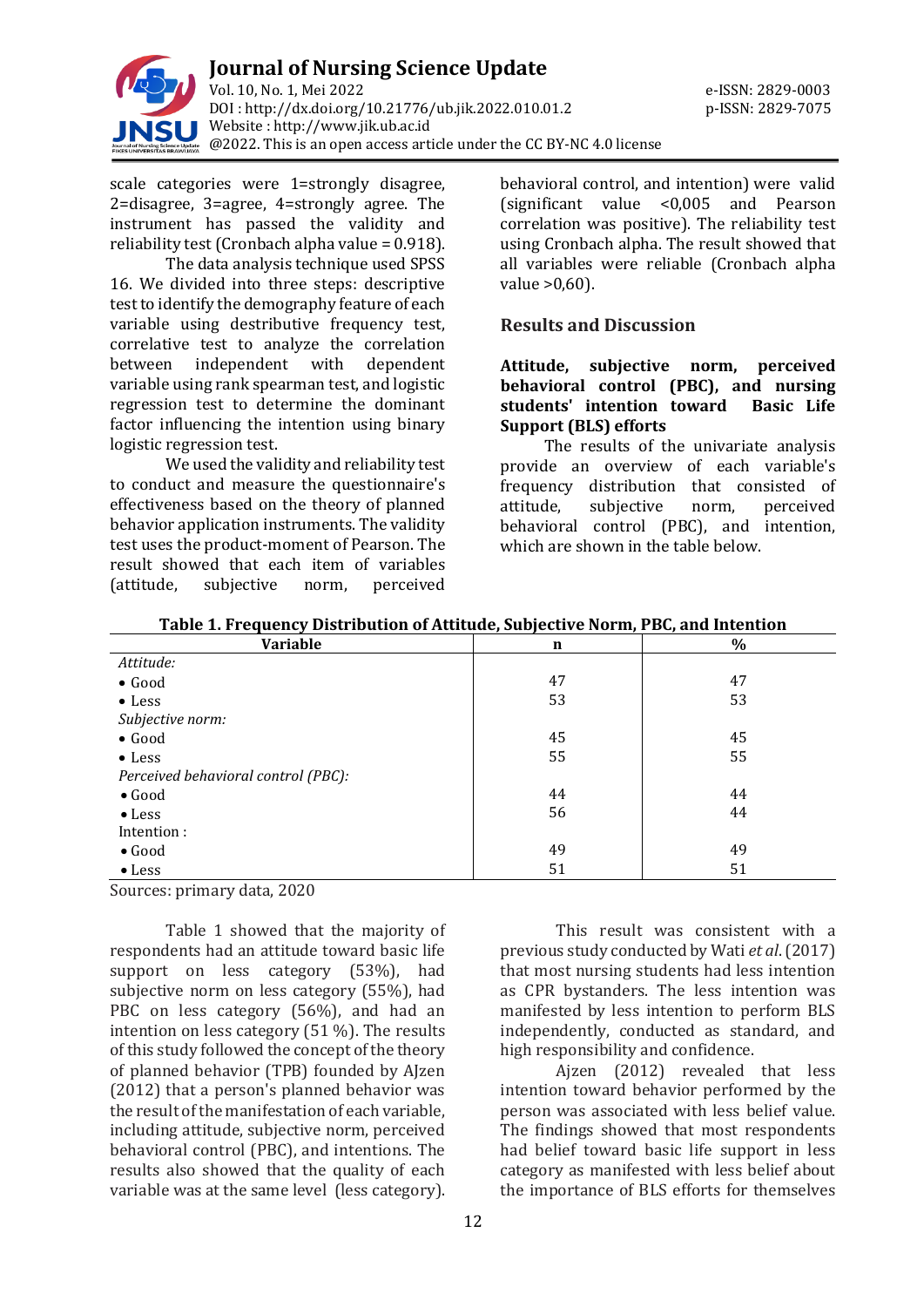

and others and the perceived advantages of the behavior for them. The belief was derived from knowledge, positive attitude, and support from the external environment (nursing student peers and academic supervisors) (Magid *et al*., 2021).

The result about attitude showed that most respondents had less attitude, which manifested with less belief about the importance of BLS efforts and the advantages they have gotten for themselves and others. This was consistent with the attitude concept described by Ajzen (2012) that the quality of attitude was derived from beliefs toward the importance of behavior and the advantages of the basic life support effort (behavioral beliefs and outcome evaluation).

The less confidence regarding the importance of BLS efforts and the advantages gotten could make the quality of attitude toward basic life support less in a category. Attitude strengthening efforts were carried out internally by enhancing knowledge and belief toward the importance of basic life support efforts and the advantages that could be gotten for self and others.

The majority of the subjective norm in this study was in less category, which manifested by less attention to support and suggestion from supervisors and nursing student peers in order to BLS efforts and less motivation to perform that. The results of this study were consistent with the concept of subjective norm described by Aizen (2012) that the quality of subjective norm was derived from the environmental supporting (normative belief), as well as high motivation to perform that (motivation to comply).

Arafat and Ibrahim (2018) proved that less intention to perform basic life support happened on nursing students with less support from the external environment (suggestion from supervisors and nursing student peers). The efforts to enhance the subjective norm's quality could be reached by increasing perception about the importance of external support, especially from supervisors and nursing student peers, and motivation to comply with it.

The majority of perceived behavioral control (PBC) in this study was in less

category, which manifested by inability to identify the internal factors (knowing about BLS, self-preparing to perform BLS, and selfconfidence to perform BLS), as well as inability to utilize the opportunities from the environments (time, facilities, and guidance).

The results of PBC from this study were consistent with the PBC concept explained by Ajzen (2012) that the quality of PBC was derived from the ability to identify and manage the internal factors (strengths and weakness) and the ability to control the opportunities from external support (time, facilities, and guidance). Less ability to control internal factors and inability to utilize the opportunities from the environment could make Perceived Behavioral Control (PBC) in less category.

Internal efforts to enhance the quality of PBC through improving the ability to manage the internal powers (identifying about strengths and weaknesses about implementing of BLS, preparing the self to perform BLS, and optimize strength and self confidence to perform high quality of BLS), meanwhile the efforts to optimize the opportunities to perform high quality of BLS could be conducted through using the external support from the environment were time, facilities, and guidance to try moore harder to perform BLS

## **The Correlation of attitude, subjective norm, perceived behavioral control with the intention of nursing students toward basic life support effort**

The results of the bivariate analysis explained the correlation of each independent variable (attitude, subjective norm, and perceived behavioral control) with the dependent variable (intention), which is shown in the table below: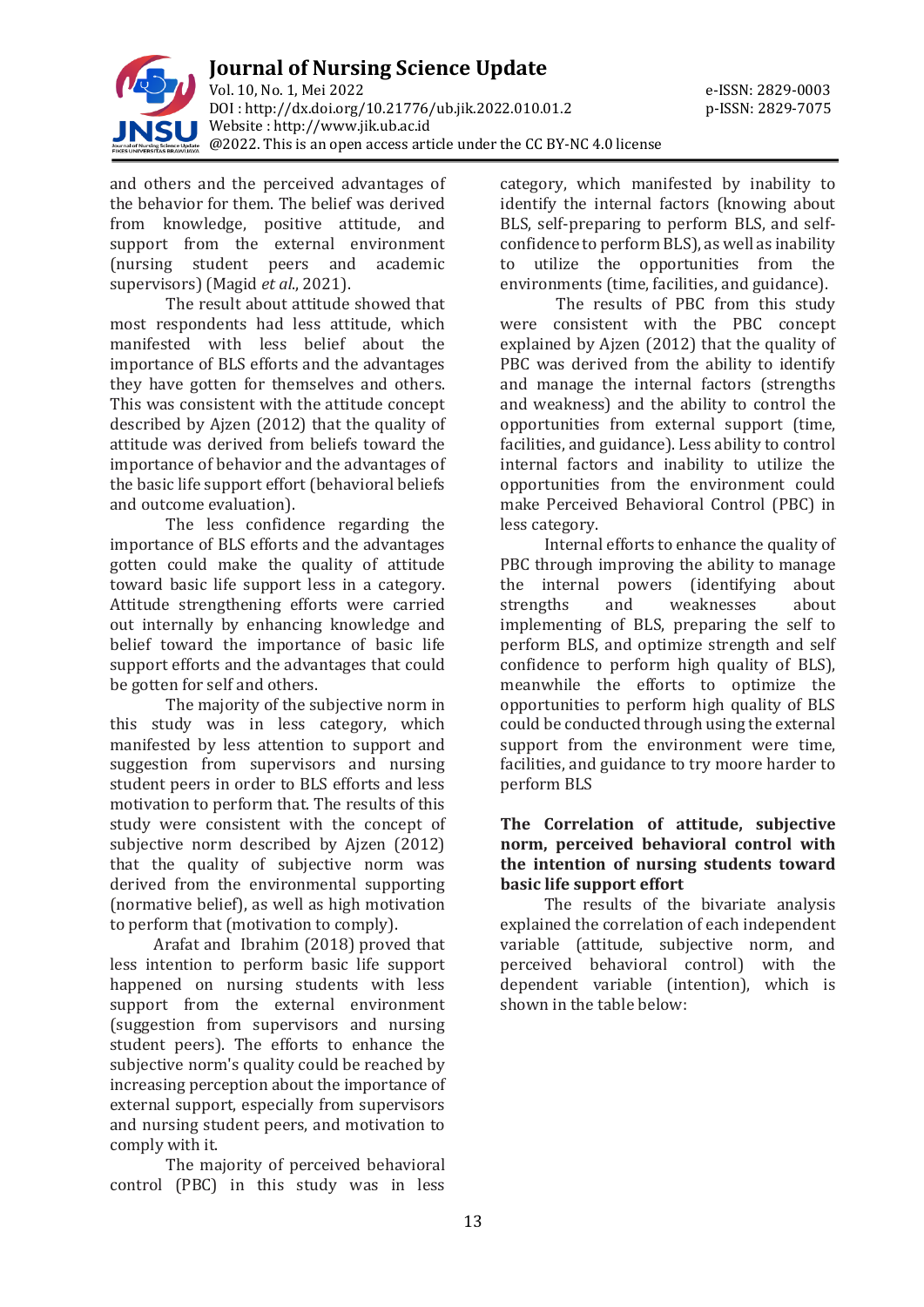

#### **Table 2. The Result of Bivariate Analysis Correlation of Attitude, Subjective Norm, PBC with Intention**

| <b>Independent variables</b> | Dependent variable |      |      |      |       |         |
|------------------------------|--------------------|------|------|------|-------|---------|
|                              | Intention          |      |      |      |       |         |
|                              | Good               |      | Less |      | r     | p-value |
|                              | n                  | $\%$ | n    | $\%$ |       |         |
| Attitude:                    |                    |      |      |      | 0.881 | 0.000   |
| Good                         | 45                 | 45   | 2    | 2    |       |         |
| Less                         | 4                  | 4    | 49   | 49   |       |         |
| Subjective norm:             |                    |      |      |      | 0.842 | 0.000   |
| Good                         | 43                 | 43   | 2    | 2    |       |         |
| Less                         | 6                  | 6    | 49   | 49   |       |         |
| PBC:                         |                    |      |      |      | 0.663 | 0.000   |
| Good                         | 38                 | 38   | 6    | 6    |       |         |
| Less                         | 11                 | 11   | 45   | 45   |       |         |

Sources: primary data, 2020.

Table 2 showed that attitude  $(r = 0.881)$ ;  $p = 0.000$ , subjective norm ( $r = 0.842$ ;  $p =$ 0.000), and perceived behavior control (PBC)  $(r = 0.663; p = 0.000)$  had correlation with intention of nursing students toward basic life suppoort (BLS) effort. Majority of respondents with less attitude had less intention (49%), majority of respondents with less subjective norm had less intention (49%), and majority of respondents with less perceived behavioral control (PBC) had less intention (45%).

This study indicated that attitude, subjective norm, and perceived behavior control (PBC) had a positive correlation with the intention of nursing students toward BLS efforts. This was consistent with the TPB concept explained by Ajzen (2012) that the variables that influenced behavioral intention were attitude, subjective norm, and perceived behavior control (PBC) experienced by a person. The less quality of attitude, subjective norm, and perceived behavior control (PBC) could impact less intention of the person toward behavior to be performed.

The result of this study was also consistent with a previous study conducted by McDermott *et al*. (2015) and Cooke *et al*. (2016) that attitude, subjective norm, and perceived behavioral control (PBC) correlated with the intention of nursing students to perform CPR. However, it was contradicted with the result by Lapkin *et al*. (2015) that only attitude and perceived behavioral control had correlation with intention, whereas subjective norm did not correlate with intention toward BLS efforts. It was caused by

nursing students having high subjective norms, but they still had less intention toward basic life support.

The intentions of nursing students towards basic life support (BLS) effort were influenced by the attitude toward BLS effort (attitude toward a behavior), perception about the importance of environmental support from supervisors and peers (subjective norm), and the ability to control the internal factors and utilizing the opportunities (Perceived Behavioral Control).

Efforts to strengthen or enhance the intention of nursing students toward basic life support effort based on the study could be reached through improving the quality of attitudes toward BLS, enhancing perceptions and motivation regarding the importance of external support from the supervisors and nursing students peers, as well as enhancing the self-control abilities and the ability to take advantage of the opportunities provided by the environment (time, facilities, and guidance).

### **The dominant factor affects nursing students' intention toward basic life support (BLS) effort**

The result of multivariate analysis explained the dominant factor affecting to the intention of nursing students toward basic life support effort that was shown in the table below: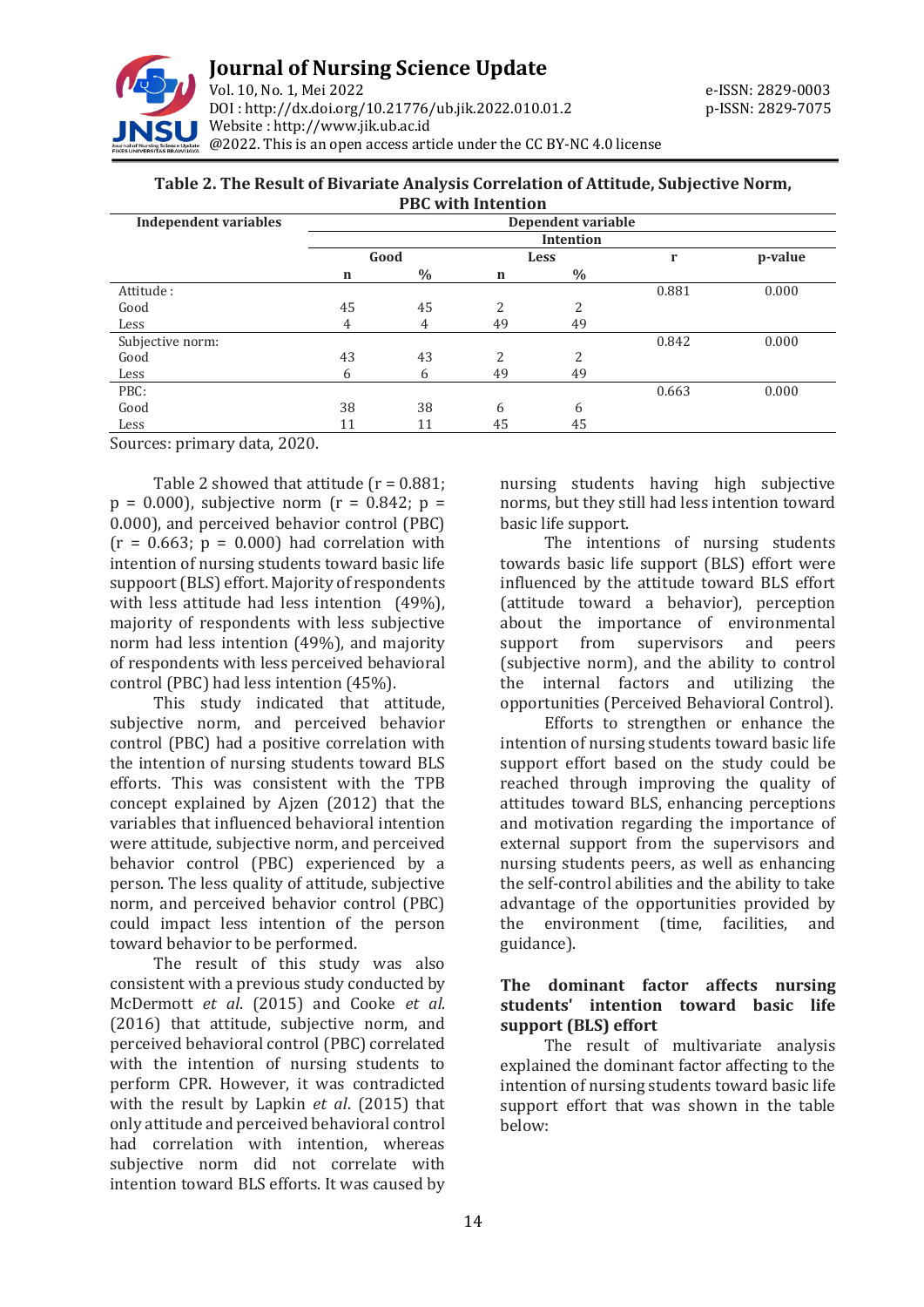

|  | Table 3. The Result of Multivariate Analysis of Dominant Factor Affecting to Intention |  |  |
|--|----------------------------------------------------------------------------------------|--|--|
|--|----------------------------------------------------------------------------------------|--|--|

| <b>Variables</b> | Coefficient (B) | p-Value | OR                     |
|------------------|-----------------|---------|------------------------|
|                  |                 |         | (CI 95%)               |
| Attitude         | 3.854           | 0.000   | 47.175 (5.542-401.607) |
| Subjective norm  | 2.945           | 0.011   | 19.002 (1.988-181.595) |
| PBC.             | 2.344           | 0.026   | 10.428 (1.323-82.201)  |
| Constanta        | $-12.822$       | 0.000   |                        |

Sources: Primary data, 2020.

Table 3 showed that the dominant factor affecting to intention was attitude (p=0.000; OR=47.175), followed by subjective norm (p=0.011; OR=19.002) and perceived behavioral control (PBC) (p=2.344; OR=10.428 ). The result indicated that attitude was the strongest variable that affected nursing students' intention toward basic life support efforts. Meanwhile, subjective norm and perceived behavioral control had the function to help enhance the quality of intention by nursing students toward BLS effort.

The result of this study was consistent with the TPB concept explained by Ajzen (2012) that the attitude variable was the primary variable that had the most decisive influence on intention. It was strengthened by subjective norm and perceived behavioral control variables to enhance the quality of intention performed by the person.

Ajzen (2012) also explained that behavioral intention was derived from behavioral beliefs and outcome evaluations toward behavior. Strong behavioral beliefs and outcome evaluation could make a good attitude toward behavior. Meanwhile, good subjective norms and perceived behavioral control could enhance the quality of the intention toward basic life support effort.

The result of this study was also consistent with previous studies conducted by Magid *et al*. (2021) that attitude strongly affected the intention of nursing students to perform CPR, followed by subjective norm and perceived behavioral control (PBC). Chen *et al*. (2017) also discovered that attitude is the most powerful predictor of health personal willingness to use Family-Witnessed Cardiopulmonary Resuscitation. Talbot *et al*. (2015) and Smith (2015) also reported that attitude was the dominant factor affecting nurses' intention to be CPR bystanders.

On the other hand, different results were reported from several previous studies. Javadi *et al*. (2013) and Shi & Hall (2021) proved that the dominant factor affecting to intention was the subjective norm. The same result was also reported by Wati *et al*. (2021) that subjective norm was the dominant factor that affecting to nursing students' intention as CPR bystanders. Even though nursing students had a good attitude regarding CPR, they were still unable to perform strong CPR intentions. Meanwhile, nursing students who had good subjective norms could perform firm intentions regarding CPR practice.

The quality of intention was driven by internal and external factors. Internal factor was namely as attitude was derived from beliefs about the importance of the action (behavioral belief) and the benefit of action for self and others (outcome evaluation), meanwhile external factor was namely as subjective norm was derived from perceiving about normative belief and motivation to comply (Ajzen, 2012). Meanwhile, perceived behavioral control had role to optimize the influence of internal support (attitude toward BLS) and external support (subjective norm) through enhancing the understanding about importance of BLS, preparing to perform that through identifying the internal factors and utilizing of opportinities.

Attitude could be the dominant factor affecting to intention toward basic life effort if nursing students had strong beliefs about the importance of BLS performed and strong belief about the benefits of action for self and others. Meanwhile, subjective norm could be the dominant factor affecting to intention toward basic life support if nursing students had high perception about importance of external supported from supervisor and nursing student peers, as well as willing to comply that.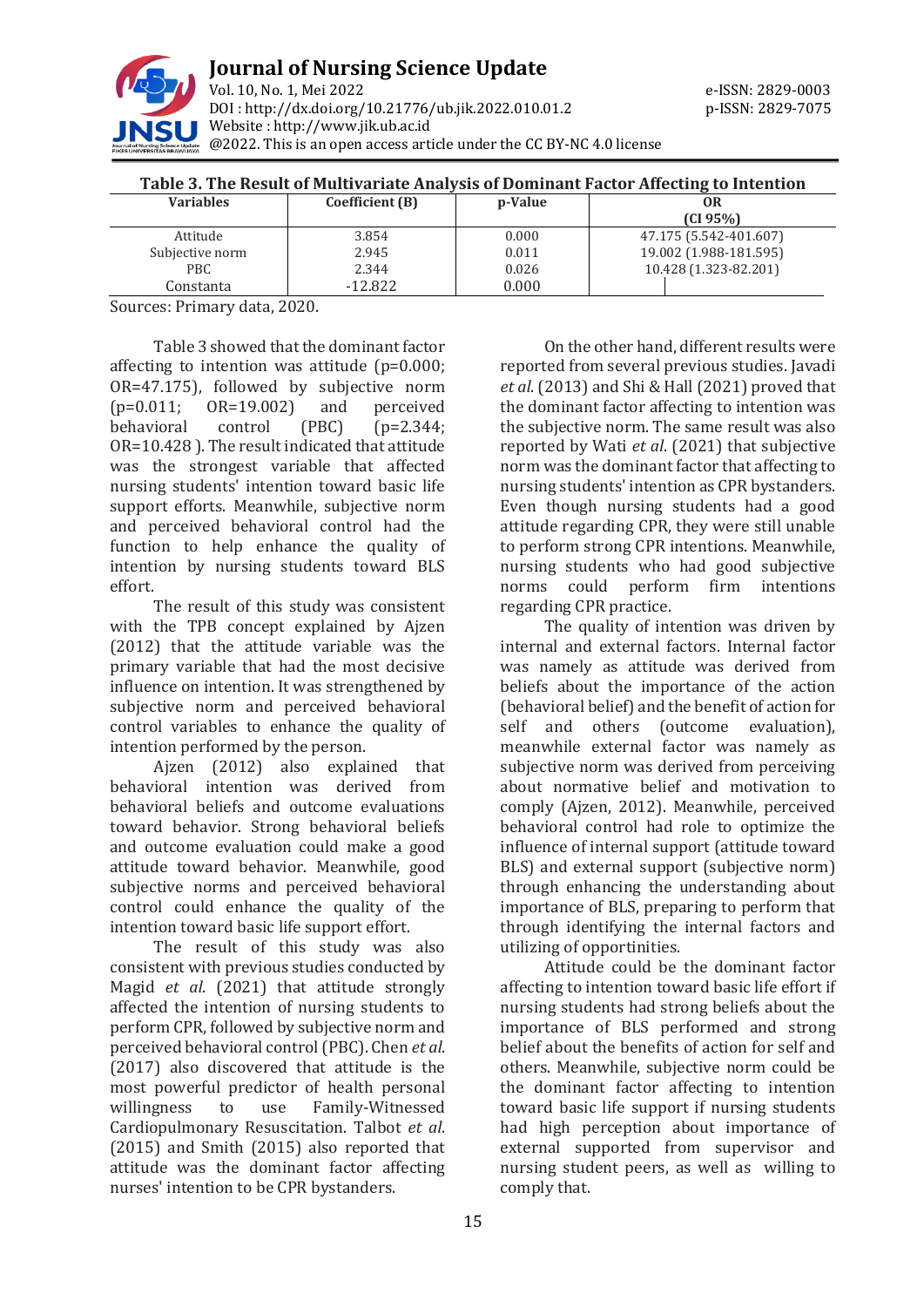

Needed the Efforts to enhance the quality of intention of nursing students toward basic life support through three steps: the first was improving attitude toward basic life support by providing the understanding about BLS effort, strengthening belief about the importance of BLS for self and other, as well as advantages that were gotten for self and other.

The second was enhancing the quality of subjective norm through enhancing perception about the importance of external supports that were gotten from suvervisors and nursing students peer, and motivation to comply that. The last step was through enhancing the role of perceived behavioral control to optimize the influence of attitude and subjective norm through optimizing the ability to control internal factors (identifying the internal power and managing that to perform high quality of BLS), as well as utilizing the opportunities were time, facilities, and guidance to try moore harder to perform basic life support correctly as recommended by American Heart Association (AHA).

## **Conclusion**

The majority of nursing students with less intention toward BLS effort happened on nursing students with less attitude toward basic life support effort, less subjective norm, and less perceived behavioral control. The attitude was the dominant factor affecting intention, followed by subjective norm and perceived behavioral control. Needed the efforts to enhance nursing students' intention toward BLS effort by optimizing the functions of belief toward BLS, perception about the importance of social support, and enhancing perceived behavioral control.

## **Acknowledgments**

The researchers appreciated all who had helped to this study, including nursing students of Akademi Kesehatan Rustida as the respondents and the entire academic staff who provided the opportunities to conduct the study. Hopefully, the results of this study could be helpful, especially for respondents and generally for enhancing the diploma of nursing

curriculum regarding improving skills toward basic life support effort.

#### **References**

- Ajzen I. (2012). The Theory of Planned Behavior. In P. A. M. Lange, A. W. Kruglanski & E. T. Higgins (Eds.). *Handbook of Theories of Social psychology* (1st ed 1, pp. 438-459). London, UK: Sage.
- Arafat, Y., & Ibrahim, M. (2018). *Social and Administrative Aspects of Pharmacy in Low and Middle Income Countries: The Use of Measurements and Health Behavioral Models to Improve Medication Adherence*. Academic Press
- Chen, C.L., Tang, J.S., Lai, M.K., Hung, C.H., Hsieh, H.M., Yang, H.L., & Chuang, C.C. (2017). Factors Influencing Medical Saff's Intentions to Implement Family- Witnessed Cardiopulmonary Resuscitation: A Cross-Sectional, Multihospital Survey. *Eur J Cardiovasc Nurs*, 16(6), 492-501.
- Chockalingam, P., & Wilde, A.A. (2014). Inherited arrhythmia syndromes leading to sudden cardiac death in the young. A global update and an Indian perspective. *Indian Heart J*, 66(1), 49-57.
- Cooke, R., Dahdah, M., Norman, P., & French, D. (2016). How Well Does The Theory of Planned Behaviour Predict Alcohol Consumption?. *Health Psychol. Rev*, 10, 148- 167.
- El Sayed, M., Al Assaad, R., Aad, Y.A., Gharios, N., Refear, M.M., & Tamim, H. (2017). Measuring the impact of emergency medical services (EMS) on out-of-hospital cardiac arrest survival in a developing country; a key metric for EMS systems' performance. *Medicine (Baltimore*), 96(11), e7570-e7578.
- Hoffmann, T., Bennett, S., & Del Mar, C. (2013). *Evidence-based Practice Across the Health Professions. 2nd ed.* Churchill Living Stone Australia: Elsevier.
- Javadi, M., Kadkhodaee, M., aghoubi, M., Maroufi, M., & Shams, A. (2021). Applying Theory of Planned Behavior to predicting of patient Safety behaviors of Nurses. *Ma Soc Med*, 25(1), 52-55.
- Kardong-Edgren, S.E., Oermann, M.H., & Odom-Maryon, T. (2010). Comparison of